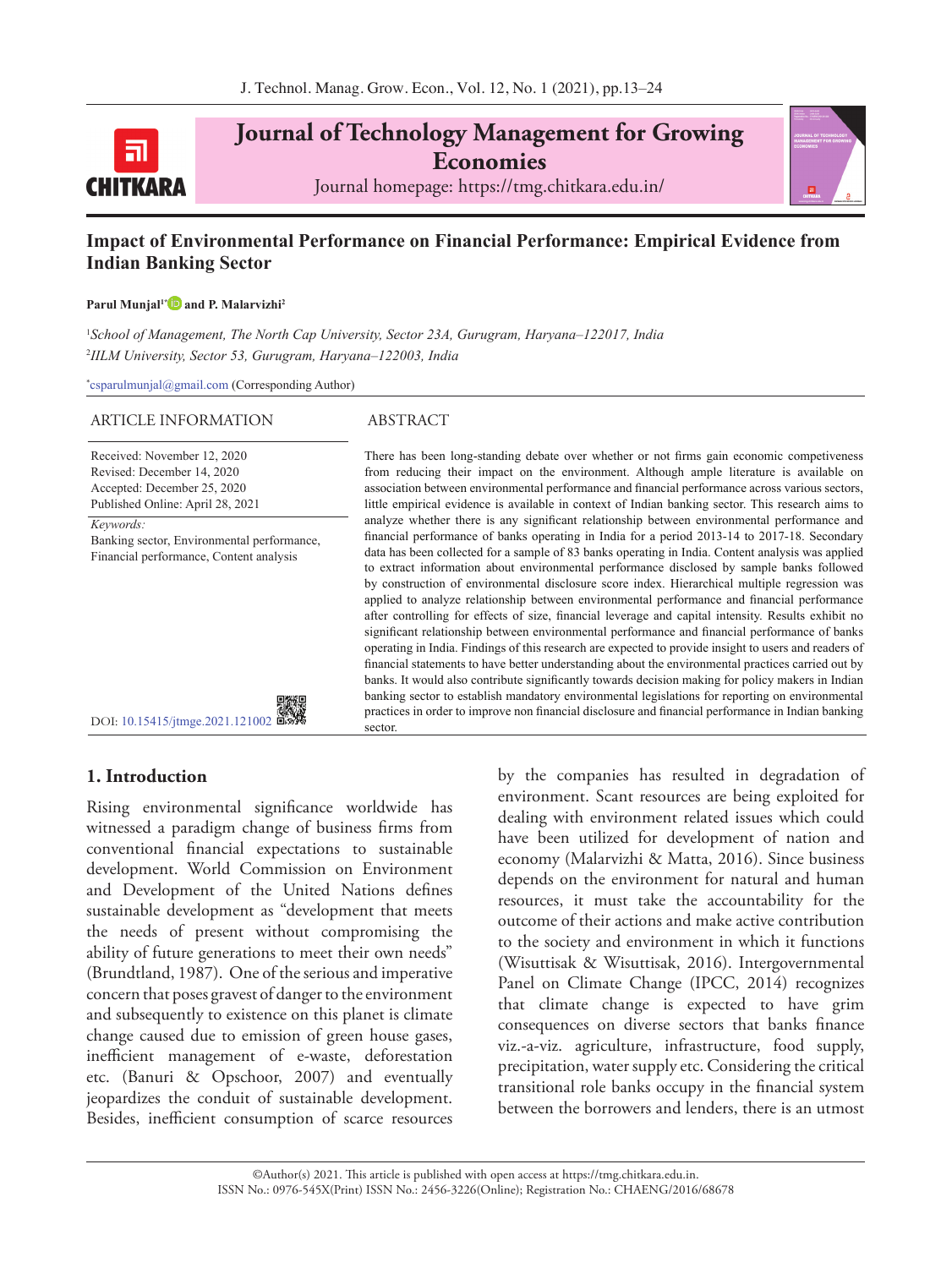need for banks to disclose and evaluate environmental performance (Bimha & Nhamo, 2017). While much of disclosures concerning environmental performance are voluntary, yet various legislations have been framed by government to safeguard the environment at national and international level (Malarvizhi & Matta, 2016) and require the companies to make extensive continuous disclosures on environmental performance based on environmental activities carried out and address stakeholders demands (Chang, 2015). In the context of Indian banking sector, banks disclose environmental performance through annual reports, business responsibility reports, corporate social responsibility reports or standalone sustainability reports.

Hence, substantial rise in environmental friendly practices calls for banks to reassess their business model and incorporate environmental practices into all aspects of banking sector operations (Roy & Mitra, 2015). Pioneer attempt has been made by Yes Bank by becoming a member of United Nations Environment Program – Finance Initiative (UNEPFI). UNEPFI is a universal affiliation of United Nations Environment Programme with financial sector that proposes to encourage sustainable finance with particular emphasis on climate change (UNEPFI, 2019). Attention to environmental practices act as a strategic tool to sustain vigorous relationship with key stakeholders groups, such as investors, creditors, government and customers, which prevents costly stakeholder conflicts and leads to better financial performance (Hull and Rothenberg, 2008).

Relationship between environmental performance and financial performance has been extensively studied across various business sectors (Haninun et al., 2018; Jain et al., 2016; Arslan-Ayaydin & Thewissen, 2016; Delmas et al., 2015). However, only few studies have established the relationship using environmental indicators issued by Global reporting initiatives (GRI) guidelines (Malarvizhi & Matta, 2016; Chang, 2015). Past literature indicates that banking sector has received very less attention to study the impact of environmental performance on financial performance, specifically based on GRI G4 environmental indicators. Accordingly, this research attempts to fulfil the existing gap using environmental performance as an independent variable and financial performance (represented by return on assets (ROA)

and return on equity (ROE)) as dependent variable. Size of bank, financial leverage and capital intensity has been employed as control variables. Besides contributing to extant literature, this research would provide insight to users and readers of financial statements to have better understanding about the environmental practices carried out by banks. It would facilitate decision making for policy makers to establish the environmental regulations according to quality of environmental disclosures made by banks.

# **2. Review of Literature and Hypotheses Development**

Environmental activities have become a subject of increased analysis by diverse stakeholders (Lioui & Sharma, 2012). It has not only fascinated the attention of industries, but also academicians and researchers. Large number of studies has been conducted on environmental performance both in developed and developing countries (Tambovceva, 2016; Klossner, 2014). Jaikumar et al., (2013) examined the organizational factors that contribute significantly towards environmental performance on a sample of 30 companies belonging to different industrial sectors, sizes, pollution intensity and ownership category. However, it did not establish the relationship between environmental performance and financial performance. Based on stakeholder theory, large body of extant literature supports the belief that better environmental performance provides competitive advantage to the firms over its competitors (Lin et al., 2015; Sharma & Vredenburg, 1998), enhances output by attracting and retaining employees (Rowley & Berman, 2000; Hart & Ahuja, 1996), increases income by attracting socially conscious consumers (Trudel & Cotte, 2009; Hillman & Keim, 2001) and eventually leads to increased financial performance (Brammer & Millington, 2008; Funk, 2003). Stakeholder denotes an individual or entity or any group that has a potential to influence or is influenced by the accomplishment of objectives of an organization (Freeman, 1984). Stakeholders influence availability of resources for operational activities of business; thereby companies must accomplish the needs and aspirations of these stakeholders (Chariri & Ghozali, 2007). Accordingly, Haninun et al. (2015); Stefan & Paul (2008); King & Lenox (2001); Konar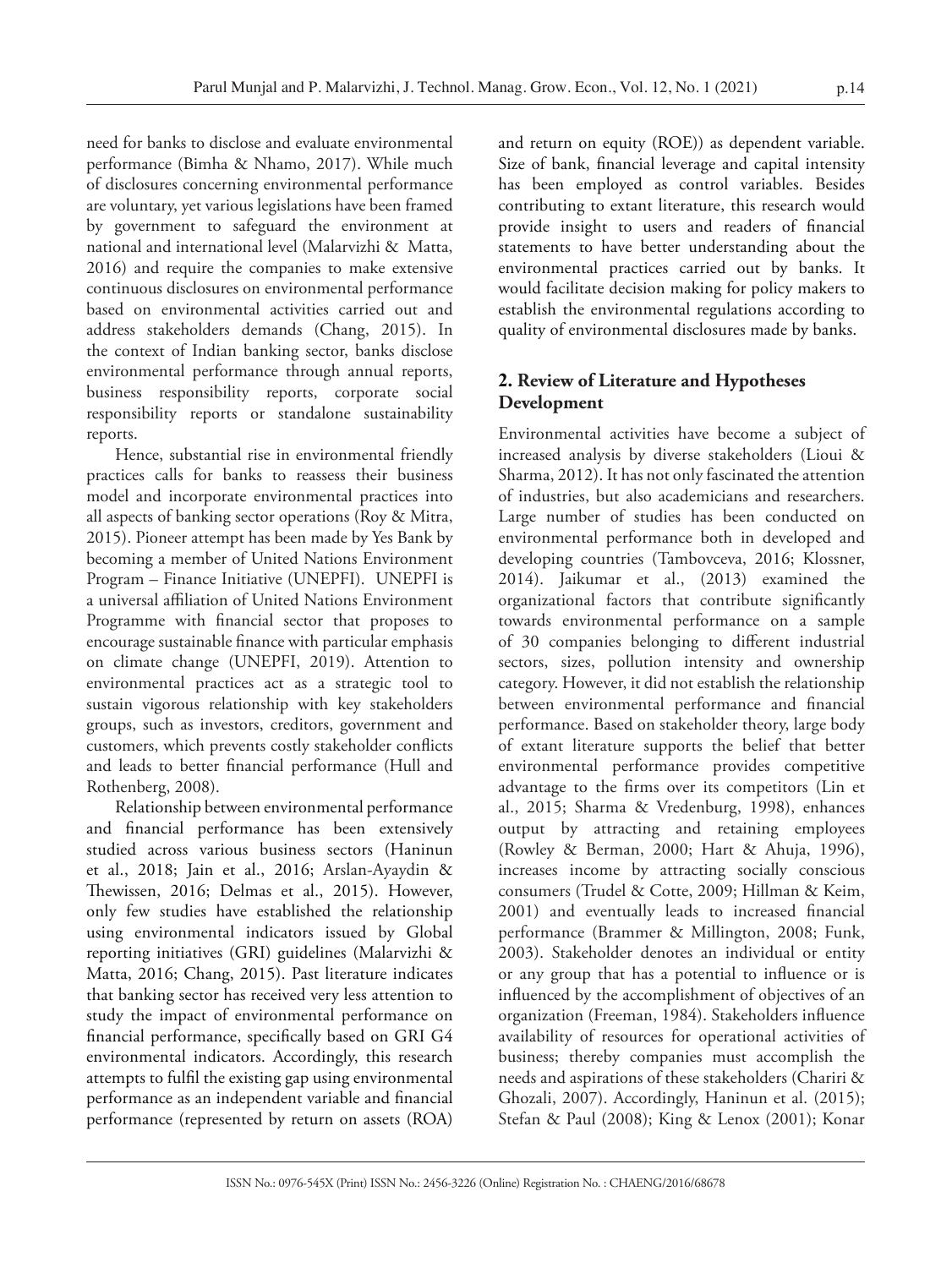& Cohen (2001); Russo & Fouts (1997) observed a liaison between environmental performance and financial performance and found that it pays to be green. Laskar et al. (2017) using a sample of 28 listed non-financial firms from India and 35 from Japan examined the alliance amid sustainability performance and financial performance. Using regression model, study found positive significant impact of sustainability performance on financial performance for both the nations. Results exhibited that environmental performance dominates financial performance in Japan unlikely in India where social performance is more dominating in influencing financial performance. Using a broad sample of firms, Manrique and Marti-Ballester (2017) examined the impact of environmental performance on financial performance during global financial crisis. It was found that environmental performance of firms situated in developing countries exerts more influence on financial performance than that of developed countries.

Some studies underpin either no or negative relationship between two constructs (Nag & Bhattacharyya, 2016; Lioui & Sharma, 2012; Gilley et al., 2000), thereby providing evidence for neo classical agency theory proposed by Friedman (1970). It regards corporate managers as agents and must work in the best concern of shareholders. Promoting social and environmental aspirations at the cost of foremost objective of increasing profit is undesirable. Palmer et al. (1995); Walley & Whitehead (1994) also supported neo-classical perspective and considers increased environmental activities impose additional costs for the companies. Chang (2015) carried out a study on a sample of eight industries in China using unbalanced panel data and observed considerable negative influence of environmental performance on financial performance represented by Tobin's Q value. Cordeiro & Sarkis (1997) using multiple regression analysis on a sample of 523 United States corporations demonstrated a significant negative relationship between toxic release inventory data (as a proxy of environmental performance) and earnings per share (a proxy of financial performance). Besides, some researchers found no significant relationship between environmental performance and financial performance (Malarvizhi & Matta, 2016; Naila, 2013; Sarumpaet, 2005). Aggarwal (2013) using

sample of 20 non-financial listed companies reporting on Global Reporting Initiative (GRI) guidelines observed no significant impact of sustainability on financial performance. Rajput et al. (2013) observed that environmental initiatives are yet in early phase in the context of Indian banking sector and no substantial connection subsists amid execution of environmental activities by banks and their financial performance.

Based on the above arguments, it is hypothesized that:

H1: There is a significant relationship between environmental performance and ROA of banks operating in India.

H2: There is a significant relationship between environmental performance and ROE of banks operating in India.

# **3. Research Methodology**

Research emphasizes on banks operating in India and attempts to address a perennial question on the relationship between environmental performance and financial performance for a period of 5 years from 2013- 14 to 2017-18. A sample of 83 banks comprising of 23 private sector banks, 21 public sector banks, 20 foreign banks, 16 regional rural banks and 3 co-operative banks has been selected depending on availability of data. Research relies on secondary data gathered through published and audited annual financial reports collected from official website of respective banks and Reserve Bank of India, Independent Auditors Reports, Business Responsibility Reports according to National Voluntary Guidelines/Corporate Social Responsibility Reports/Standalone Sustainability Reports/ Global Responsibility Initiative Reports collected from official website of respective banks.

# *Measurement of Environmental Performance*

For this research, environmental performance is employed as independent variable (Haninun et al., 2018; Laskar et al., 2017; Manrique & Marti-Ballester, 2017; Chang, 2015; Nakao et al., 2007). To measure environmental performance, variables viz.-a-viz. compliance, e-waste, emissions, energy, material, products & services and water have been selected.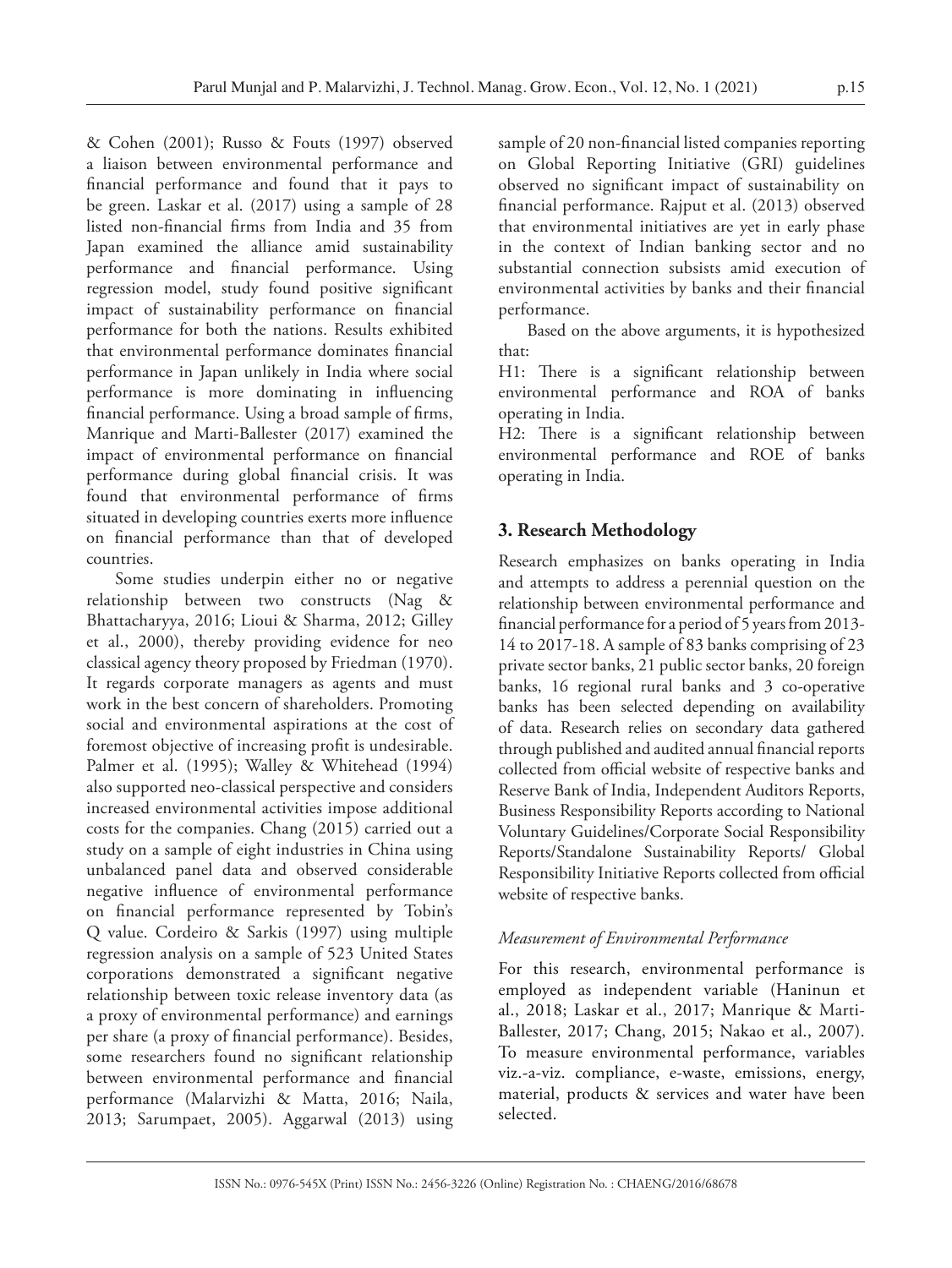| <b>Variables</b>      | Description                                                                  |
|-----------------------|------------------------------------------------------------------------------|
| Compliance            | Environmental fines and sanctions                                            |
| E-waste               | E-waste management and recycling of<br>waste & its disposal                  |
| Emissions             | Reduction in green house gas<br>emissions and carbon emissions               |
| Energy                | Energy conservation and reduction in<br>energy consumption                   |
| Material              | Reduction in consumption of paper                                            |
| Products and services | Products and services designed with<br>environmental opportunities and risks |
| Water                 | Water conservation                                                           |

 **Table 1:** Description of variables of environmental performance.

*Source:* G4 Sector Disclosure (Global Reporting Initiative, 2013)

Environmental variables selected are based on GRI G4 guidelines (Laskar et al., 2017; Malarvizhi & Matta, 2016; Chang, 2015) for financial sector. GRI indicators attempt to standardize and harmonize reporting practices and are being employed widely in research (Munoz et al., 2015). Furthermore, content analysis has been applied by classifying and scrutinizing the content of texts (Bayoud et al., 2012) to extract information about environmental performance/ environmental related disclosures by sample banks (Chowdhury, 2018; Laskar et al., 2017; Malarvizhi & Matta, 2016; Rajput et al., 2013; Singal, 2013). Value "1" has been assigned if information indicates that bank has performed some activity regarding the variable coded and "0" is assigned if no activity related with the variable has been disclosed by the bank. Subsequently, disclosure score index has been constructed to derive environmental performance score (Laskar et al., 2017; Chang, 2015) using the following formula:

$$
Ib = \frac{\sum_{i=1}^{n} Xib}{nb}
$$

*Source:* Branco & Rodrigues, 2008 where,

 $nb =$  maximum expected score for each category

 $b =$ bank

 $i$  = environmental variables  $Xib =$  estimated score of bank *b* at period *t*.

*Xib* assumes value of '1' for disclosed information and '0' if information is not disclosed.

#### *Measurement of Financial Performance*

Research employs financial performance as dependent variable (Maqbool & Zameer, 2018; Sandaruwan & Ajward, 2018) and has been measured through accounting based measures namely ROA and ROE as widely used by researchers (Chowdhury, 2018; Haninun et al., 2018; Saeidi et al., 2015; Busch & Hoffmann, 2011; Preston & Bannon, 1997). ROA which signifies the earnings generated from the investment made in total assets, thereby indicating efficient utilization of total assets (Palepu et al., 2010) has been calculated by dividing net income by total assets (Teoh et al., 1998; Freedman & Jaggi, 1988). ROE, an indication of value creation for its shareholders by the company (Ahsan, 2012) has been calculated by dividing net income by total equity (Haninun et al., 2018).

### *Measurement of Control Variables*

To avoid the likelihood of obtaining prejudiced results and to ascertain concrete relationship between the variables, a number of control variables have been used for this research (Manrique & Marti-Ballester, 2017). These variables include size of bank, financial leverage and capital intensity (Maqbool & Zameer, 2018; Manrique & Marti-Ballester, 2017; Malarvizhi & Matta, 2016; Chang, 2015). Size of has been used as a proxy of volume of total assets, financial leverage as leverage ratio (debt to equity) and capital intensity as a proportion of fixed assets to total assets (Maqbool & Zameer, 2018; Gbadamosi, 2016).





**Figure 1:** Conceptual Framework *Source:* Authors' own

### *Research Model Design*

To investigate the relationship amid environmental performance of banks and financial performance,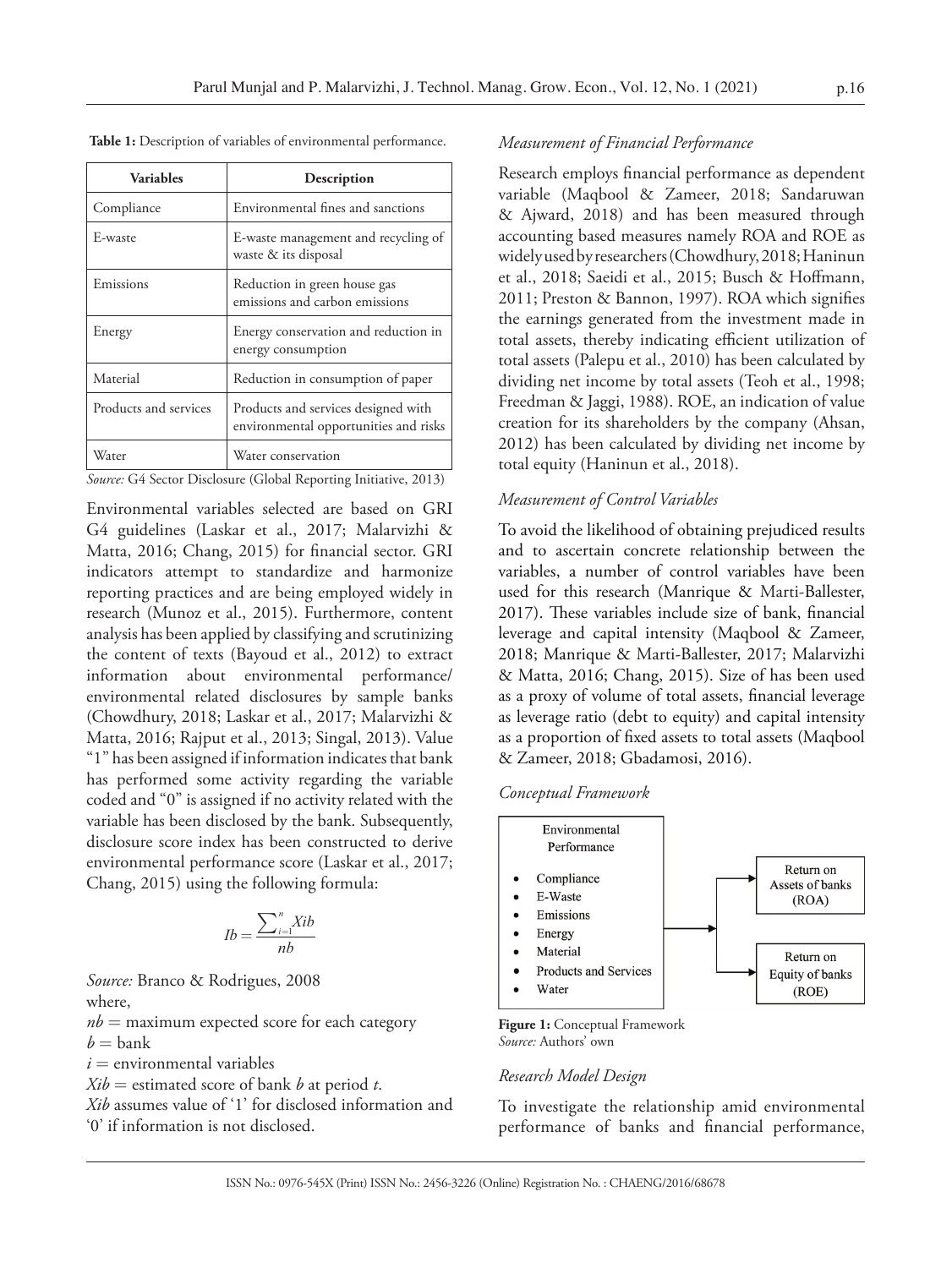research adopts hierarchical multiple regression (Usman & Amran 2015; Balabanis et al., 1998). Hierarchical multiple regression method has been used since it is a superior estimation method and allows the researchers to effectively manage the control variables (Pallant, 2007). The following model has been used:

$$
ROA = \beta o + \beta_1 EP + \beta_2 Size + \beta_3 leverage + \beta_4 CapInt + \epsilon
$$
\n(1)

$$
ROE = \beta o + \beta_1 EP + \beta_2 Size + \beta_3 leverage + \beta_4 CapInt + \epsilon
$$
\n(2)

Where,

- ROA = Financial performance as a proxy of return on assets (ROA)
- ROE = Financial performance as a proxy of return on equity (ROE)

 $\beta$ o = Constant

- $\beta_i$ :  $\beta_i$  = Estimates of independent variable
- $EP = Environmental$  Performance as a proxy of compliance, e-waste, emissions, energy, material, products & services and water
- $Size = Size$  of bank as a proxy of natural log of total assets
- Leverage  $=$  Financial leverage as a proxy of ratio of total debt to total equity
- $CapInt = Capital$  intensity as a proxy of ratio of fixed assets to total assets

ε = Error term

# **4. Analysis of Results**

To analyze the distribution of data, Kolmogorov-Smirnov and Shapiro-Wilk test have been performed. Since data was not normally distributed, it was converted using two step approach for transforming variables (Templeton, 2011). Various diagnostic tests such as linearity of relationship between the variables, Durbin Watson test to check autocorrelation, homoscedasticity test, multicollinearity test and multivariate normality tests have been conducted before applying hierarchical multiple regression.

Table 2 reports descriptive statistics for variables under research. Mean score of ROA of 0.67 percent indicates efficient utilization of assets by the banks. Similarly, mean score of ROE of 4.72 percent

suggests ability of management to create value for shareholders. However, weak mean score of environmental performance of 29.3 percent suggests that environmental performance is yet at early stage in Indian banking sector (Rajput et al., 2013). Though, increase in environmental practices require banks to reshape fundamental business model (Bimha & Nhamo, 2017) and integrate green practices into their core operations, it is yet to be regarded as a strategic tool of Indian banking sector (Maqbool & Zameer, 2018).

| Variable                     | Mean | Standard<br>Deviation | Min      | Max   | N  |
|------------------------------|------|-----------------------|----------|-------|----|
| <b>ROA</b>                   | 0.67 | 0.94                  | $-1.13$  | 3.03  | 83 |
| ROE                          | 4.72 | 8.90                  | $-20.41$ | 20.51 | 83 |
| Environmental<br>Performance | 29.3 | 31.77                 | $\Omega$ | 100   | 83 |
| Size (Log Total<br>Assets)   | 7.04 | 2.23                  | 3.92     | 11.28 | 83 |
| Financial<br>Leverage        | 1.25 | 1.67                  | 0.00     | 7.67  | 83 |
| Capital<br>Intensity         | 0.77 | 0.65                  | 0.01     | 4.65  | 83 |

*Source:* Authors' calculation

Table 3 exhibits model summary of hierarchical multiple regression to analyze the relationship between environmental performance and ROA. Durbin Watson statistic of 1.634 (close to 2) indicates that residuals are independent (Field, 2008). Control variables (size, financial leverage and capital intensity) have been entered in step 1 to eliminate the impact of these factors. R square value in step 1 suggests that control variables account for 7.2 percent of variance in ROA. In step 2, environmental performance has been entered to help determine the relationship between environmental performance and ROA after controlling all other factors. R square change value of less than 0.05 in step 2 indicates that environmental performance leads to no variance in ROA when effect of all control variables has been statistically controlled. Sig. f change value .862 (>.05), indicates that environmental performance has statistically no significant contribution to predict ROA.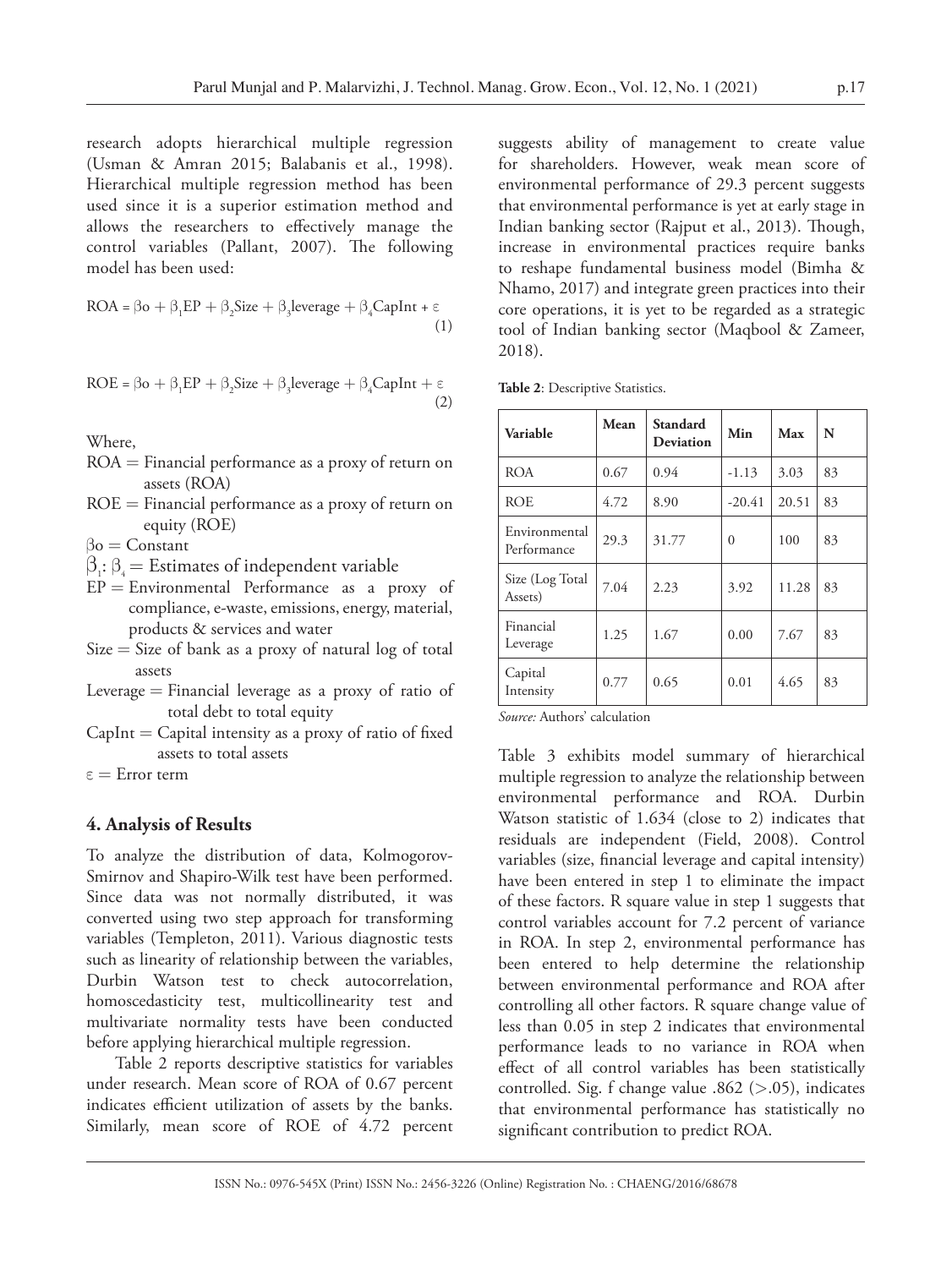|       |      |                 |        | Adjusted R Std. Error of | <b>Change Statistics</b> |          |     |     |                  |                  |
|-------|------|-----------------|--------|--------------------------|--------------------------|----------|-----|-----|------------------|------------------|
| Model | R    | <b>R</b> Square | Square | the Estimate             | R Square<br>Change       | F Change | df1 | df2 | Sig. F<br>Change | Durbin<br>Watson |
|       | .268 | .072            | .035   | .92699                   | .072                     | 1.937    |     | 75  | .131             |                  |
|       | .269 | .072            | .022   | .93304                   | .000.                    | .030     |     | 74  | .862             | 1.634            |

**Table 3:** Model Summary of Hierarchical Multiple Regression predicting ROA.

*Source:* Authors' calculation

Table 4 reports the findings of regressing environmental performance on ROA after adjusting effects of control variables. Tolerance value of more than 0.1 (Kayri, 2010) and VIF value of less than 10 (O'Brien, 2007) signify absence of multicollinearity amongst the variables. Coefficient of environmental performance is negative and insignificant with ROA at significance level of 0.05. Outcome reveals that increase in environmental performance does not lead to any change in ROA of the banks. Results reject H1 and indicate no significant relationship between environmental performance and financial performance, thereby clearly corroborating results of prior studies (Aggarwal, 2013; Alikhani & Maranjory, 2013; Freedman & Jaggi, 1982).

| Table 4: Summary of Hierarchical Multiple Regression analysis predicting ROA. |  |  |  |
|-------------------------------------------------------------------------------|--|--|--|
|                                                                               |  |  |  |

| Model |                           | Standardized<br>Coefficients | t        | Sig. | <b>Collinearity Statistics</b> |            |
|-------|---------------------------|------------------------------|----------|------|--------------------------------|------------|
|       |                           | <b>Beta</b>                  |          |      | <b>Tolerance</b>               | <b>VIF</b> |
| 1     | (Constant)                |                              | 1.664    | .100 |                                |            |
|       | Size (Log total assets)   | .158                         | 1.298    | .198 | .831                           | 1.204      |
|       | Financial leverage        | $-.221$                      | $-1.754$ | .084 | .782                           | 1.279      |
|       | Capital Intensity         | $-.223$                      | $-1.934$ | .057 | .931                           | 1.074      |
| 2     | (Constant)                |                              | 1.660    | .101 |                                |            |
|       | Size (Log total assets)   | .159                         | 1.292    | .200 | .830                           | 1.204      |
|       | Financial leverage        | $-.214$                      | $-1.627$ | .108 | .723                           | 1.383      |
|       | Capital Intensity         | $-.212$                      | $-1.615$ | .111 | .726                           | 1.378      |
|       | Environmental Performance | $-.022$                      | $-.174$  | .862 | .753                           | 1.327      |

*Source:* Authors' calculation

**Note:** \*significant at p < 0.05

Table 5 exhibits model summary of hierarchical multiple regression to analyze the relationship between environmental performance and ROE. Durbin Watson value of 1.368 signifies that residuals are independent (Field, 2008). Results reveal that control variables account for 8.6 percent of variance in ROE. R square change statistic of .001 in step 2 indicates that environmental performance explains only an additional .001 percent of variance in ROE when effect of all control variables has been statistically adjusted. Sig. f change value  $0.762$  (>0.05), indicates that addition of environmental performance has statistically no significant contribution to predict ROE.

**Table 5:** Model Summary of Hierarchical Multiple Regression predicting ROE.

|       |      |          |                                    |                               |                    |          | <b>Change Statistics</b> |     |                  | Durbin- |
|-------|------|----------|------------------------------------|-------------------------------|--------------------|----------|--------------------------|-----|------------------|---------|
| Model | R    | R Square | <b>Adjusted</b><br><b>R</b> Square | Std. Error of<br>the Estimate | R Square<br>Change | F Change | df1                      | df2 | Sig. F<br>Change | Watson  |
|       | .293 | .086     | .049                               | 8.44529                       | .086               | 2.341    |                          |     | .080             |         |
|       | .295 | .087     | .037                               | 8.49687                       | .001               | .092     |                          | 74  | .762             | 1.368   |

*Source:* Authors' calculation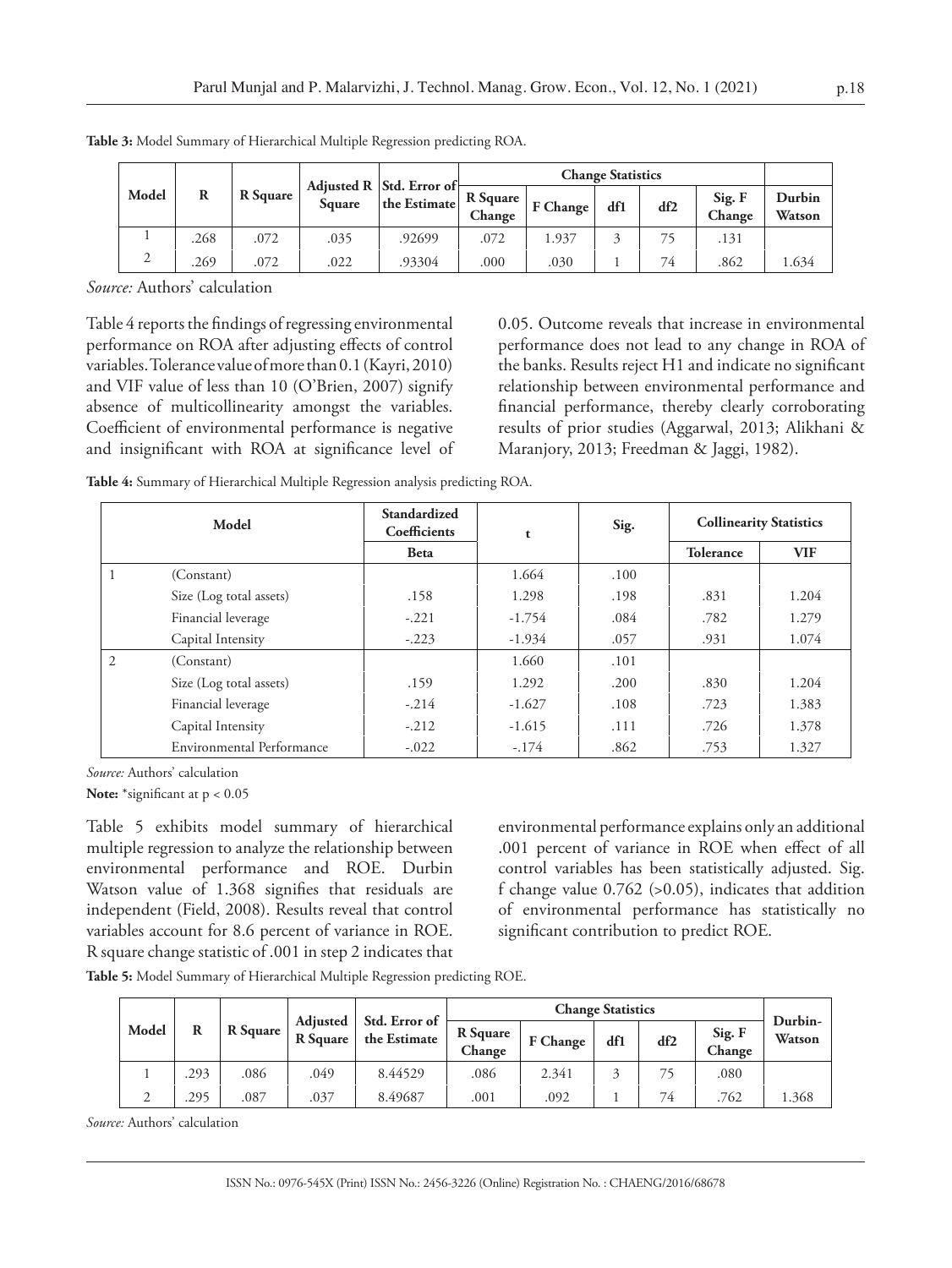Table 6 reports the results of regressing environmental performance on ROE after adjusting effects of size, financial leverage and capital intensity. Tolerance value of more than 0.1 (Kayri, 2010) and VIF value of less than 10 (O'Brien, 2007) signify absence of multicollinearity amongst the variables. Amid control variables, only size of the bank is found to have positive significant relationship with ROE at significance

level of 0.05. Insignificant positive coefficient of environmental performance indicates that ROE is not sensitive to environmental performance. Results do not support H2. It implies no significant relationship between environmental performance and ROE, thus validating the findings of prior studies (Malarvizhi & Matta, 2016; Freedman & Jaggi, 1982; Chen & Metcalf, 1980).

|  | <b>Table 6:</b> Summary of Hierarchical Multiple Regression Analysis predicting ROE. |  |
|--|--------------------------------------------------------------------------------------|--|
|  |                                                                                      |  |

| Model          |                                  | Standardized<br>Coefficients | t        | Sig.    | <b>Collinearity Statistics</b> |            |
|----------------|----------------------------------|------------------------------|----------|---------|--------------------------------|------------|
|                |                                  | <b>Beta</b>                  |          |         | Tolerance                      | <b>VIF</b> |
|                | (Constant)                       |                              | .089     | .930    |                                |            |
|                | Size (Log total assets)          | .254                         | 2.100    | $.039*$ | .831                           | 1.204      |
|                | Financial leverage               | $-.089$                      | $-.715$  | .477    | .782                           | 1.279      |
|                | Capital Intensity                | $-.199$                      | $-1.736$ | .087    | .931                           | 1.074      |
| $\overline{2}$ | (Constant)                       |                              | .074     | .941    |                                |            |
|                | Size (Log total assets)          | .254                         | 2.082    | $.041*$ | .830                           | 1.204      |
|                | Financial leverage               | $-.100$                      | $-.767$  | .446    | .723                           | 1.383      |
|                | Capital Intensity                | $-.217$                      | $-1.666$ | .100    | .726                           | 1.378      |
|                | <b>Environmental Performance</b> | .039                         | .304     | .762    | .753                           | 1.327      |

*Source:* Authors' calculation

**Note:** \*significant at p < 0.05

# **5. Conclusion**

Since banks play an intermediary role in an economy by financing various sectors of an economy, climate change and related environmental risks arises a need for banks to measure environmental performance in view of their environmental sustainability (Bimha & Nhamo, 2017). Hence, this research has attempted to analyze the environmental performance and its impact on financial performance in the context of Indian banking sector using hierarchical multiple regression. Results indicate environmental practices are still in preliminary stage in Indian banking sector. It could be due to requirement of massive investment for environmental initiatives which put a constraint on profitability (Hart & Ahuja, 1996; Worrell et al., 1995) or due to lack of mandatory environmental reporting legislations by banks in India. Literature also reveals that banks in countries like Austria, France, Germany, Italy, Norway, Sweden and United Kingdom which are proactive in environmental legislations score more

on environmental performance (Bimha & Nhamo, 2017).

Research demonstrate no significant relationship between environmental performance and financial performance measured in terms of ROA and ROE, thereby supporting neo classical theory that fundamental responsibility of business towards society is maximize shareholder value (Muhammad et al., 2015). Findings explicitly validate the results of previous studies (Naila, 2013; Sarumpaet, 2005). However, the argument of no significant relationship is contrary to other studies. Studies (Haninun et al., 2018; Russo & Fouts, 1997) suggest a positive association between environmental and financial performance; and studies (Lioui & Sharma, 2012; Chen and Metcalf, 1980) propose a negative association between environmental and financial performance. To sum up, environmental performance by banks might not have any significant impact on financial performance, some other variables might influence the profitability of Indian banking sector (Rajput et al., 2013).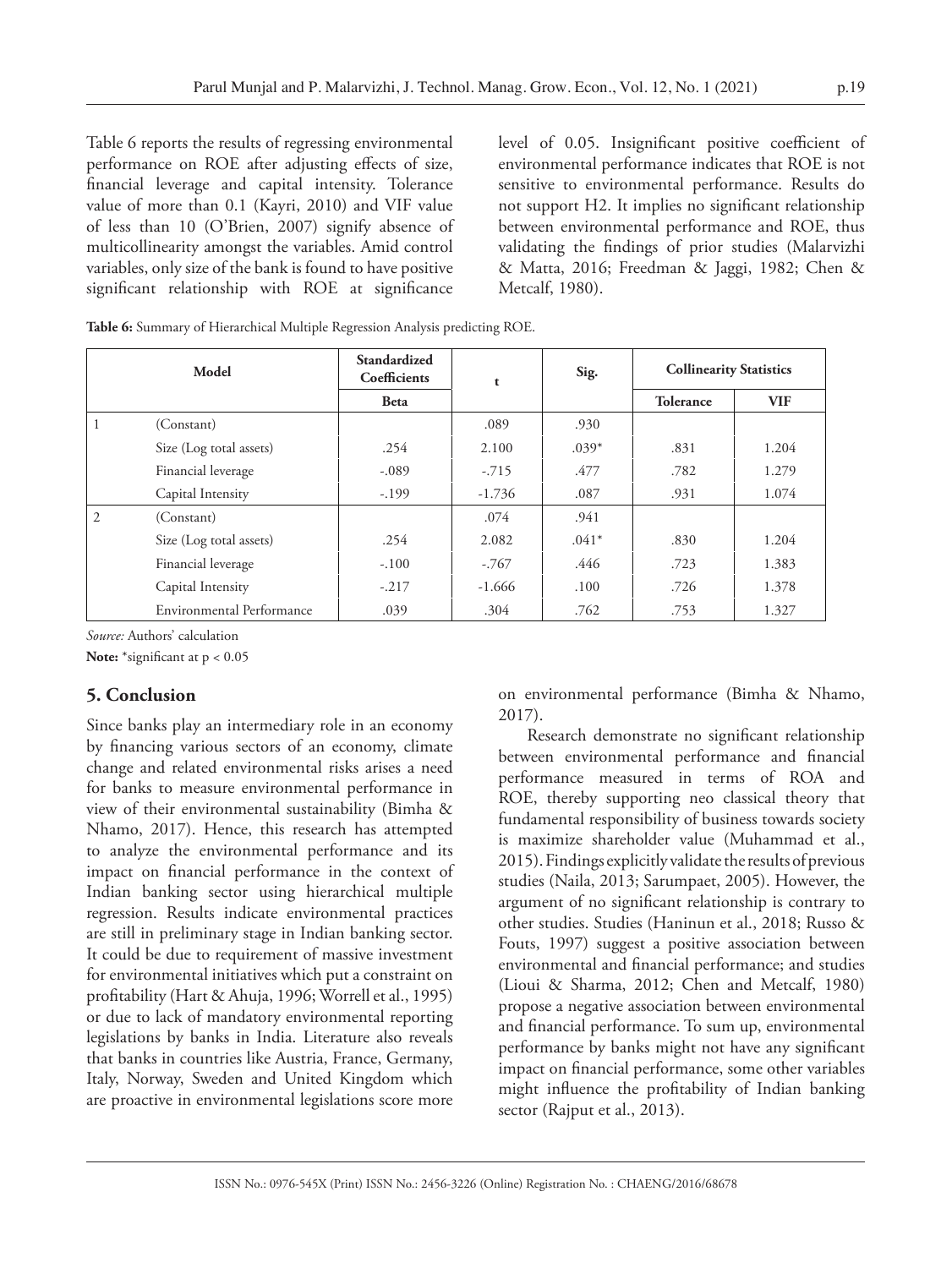# **6. Implications**

# *6.1. Theoretical Implications*

Findings of this research provide theoretical implications for managers of Indian banking sector. In accordance with neo classical agency theory, research emphasizes on environmental practices to be an added expense that would not contribute towards financial performance. Consequently, less involvement in environmental activities would facilitate banks to save costs and eventually result in more profits. This research would also facilitate managers to work in the best interest of shareholders and focus on value creation by maximizing shareholders' returns. It would eventually result in increase in stock prices of the banks.

# *6.2. Practical Implications*

Findings of this research would have practical implications for users and readers of financial statements. It would enable them to have better understanding about involvement and extent of disclosure towards environmental practices by banks. Besides, research has practical implications towards policy and regulatory development in Indian banking sector. Being a service sector industry, though banking operations do not pose direct severe threat to the environment, yet the indirect impact is a matter of concern. More the credit made available by banks in the economy, more is a tendency to employ it for projects having severe implications on environment. Since, there is lack of mandatory environmental standards and legislations; it calls for policy makers to establish mandatory environmental legislations for reporting on environmental practices in order to improve non financial disclosure in Indian banking sector.

### **7. Limitations and Future Scope of Research**

Present research is subject to certain limitations and provides avenues for future research. First, time frame of research is five years (2013-14 to 2017-18), which is fairly short. To attain more vigorous results, future research could be conducted for longer duration. Second, only two financial variables namely ROA and ROE have been used. Future research could utilize more financial variables to verify the robustness of these results and obtain broad insight on relationship between

two constructs. Third, content analysis was applied to extract information about environmental performance by banks according to GRI framework. Disclosure on environmental performance based on GRI framework is voluntary; banks may be disclosing only positive information which needs to be considered. Future work could emphasize on the quality of disclosure, i.e. positive information vs. negative information. Fourth, current research emphasizes only on banking sector. Cross-sectional analysis of environmental performance and its impact on financial performance of banking sector with other sectors could be considered.

### **References**

- Aggarwal, P. (2013). Impact of Sustainability Performance of Company on its Financial Performance; A Study of Listed Indian Companies. *Global Journal of Management and Business Research Finance*, *13*(11), 61-70.
- Ahsan, A.F.M.M. (2012). Can ROE be used to Predict Portfolio Performance?. *Journal of Academic Research in Economics*, *5*(1), 5-20.
- Alikhani, R. & Maranjory, M. (2013). An Investigation on the Relationship between Social and Environmental Information Disclosure Level and Firms Performance in Iran. *International Research Journal of Applied and Basic Sciences*, *5*(1), 125-128.
- Arslan-Ayaydin, O., & Thewissen, J. (2016). The Financial Reward for Environmental Performance in the Energy Sector. *Energy & Environment*, *27*(3), 389-413. <https://doi.org/10.1177/0958305X15627547>
- Molina-Azorín, J.F., Claver-Cortés, E., Lopez-Gamero, M.D., & Tarí, J.J. (2009). Green
- Management and Financial Performance: A Literature Review. *Management Decision*, 47, 1080-1100. <https://doi.org/10.1108/00251740910978313>
- Balabanis, G., Phillips, H.C., & Lyall, J. (1998). Corporate Social Responsibility and Economic Performance in the Top British Companies: Are they Linked?. *European Business Review*, *98*(1), 25–44. <https://doi.org/10.1108/09555349810195529>
- Bansal, P. (2005). Evolving Sustainably: A Longitudinal Study of Corporate Sustainable Development. *Strategic Management Journal*, *26*(3), 197-218. <https://doi.org/10.1002/smj.441>
- [Banuri](https://www.un.org/esa/desa/papers/2007/wp56_2007.pdf), T. & Opschoor, H. (2007). Climate Change and Sustainable Development. Economic and Social Affairs, DESA Working Paper No. 56, 1-24.
- Bayoud, N.S., Kavanagh, M., & Slaughter, G. (2012). Factors Influencing Levels of Corporate Social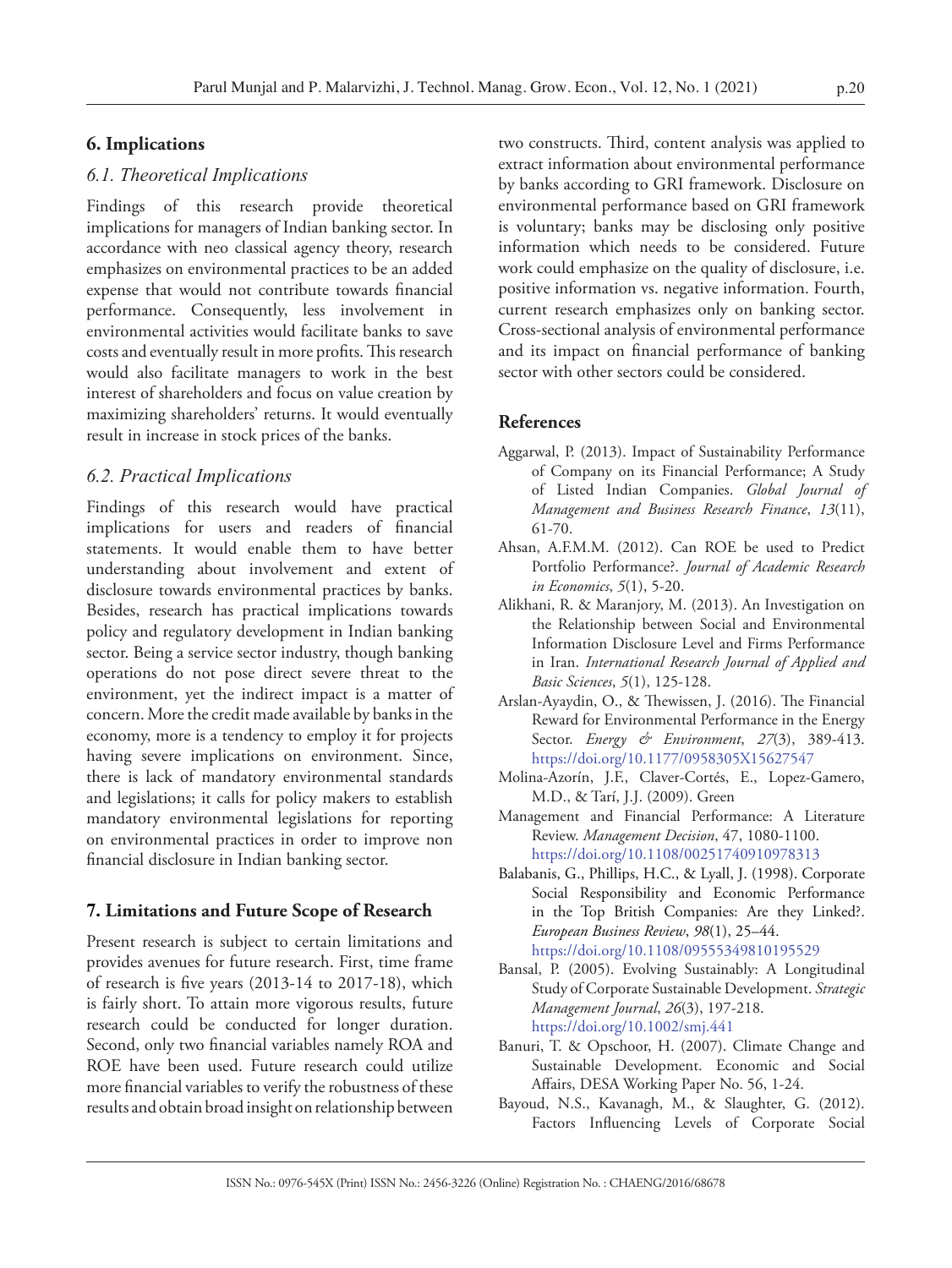Responsibility Disclosure by Libyan Firms: A Mixed Study. *International Journal of Economics and Finance*, *4*(4), 13-29.

<https://doi.org/10.5539/ijef.v4n4p13>

- Berman, S.L., Wicks, A.C., Kotha, S., & Jones, T.M. (1999). Does Stakeholder Orientation Matter? The Relationship between Stakeholder Management Models and Firm Financial Performance. *Academy of Management Journal, 42*(5), 488-506. <https://doi.org/10.2307/256972>
- Bimha, A., & Nhamo, G. (2017). Measuring Environmental Performance of Banks: Evidence from Carbon Disclosure Project (CDP) Reporting Banks. *Journal of Economic and Financial Sciences, 10*(1), 26-46. <https://doi.org/10.4102/jef.v10i1.3>
- Brammer, S., & Millington, A. (2008). Does it Pay to be Different? An Analysis of the Relationship between Corporate Social and Financial Performance. *Strategic Management Journal, 29*(12), 1325-1343. <https://doi.org/10.1002/smj.714>
- Branco, M.C., & Rodrigues, L.L. (2008). Factors Influencing Social Responsibility Disclosure by Portuguese Companies. *Journal of Business Ethics*, *83*, 685-701. <https://doi.org/10.1007/s10551-007-9658-z>
- Brundtland, G. H. (1987). World Commission on Environment and Development: Our Common Future. Oxford University Press, UK.
- Busch, T. & Hoffmann, V.H. (2011). How Hot is your Bottom Line? Linking Carbon and Financial Performance. *Business & Society, 50*(2), 233–265*.*  <https://doi.org/10.1177/0007650311398780>
- Chang, K. (2015). The Impacts of Environmental Performance and Propensity Disclosure on Financial Performance: Empirical Evidence from Unbalanced Panel Data of Heavy Pollution Industries in China. *Journal of Industrial Engineering and Management*, *8*(1), 21-36.

<https://doi.org/10.3926/jiem.1240>

- Chariri, A., & Ghozali, I. (2007). Accounting Theory, 3rd ed., University of Diponegoro, Semarang, Indonesia.
- Chen, K.H., & Metcalf, R.W. (1980). The Relationship between Pollution Control Records and Financial Indicators Revisited. *The Accounting Review*, *55*(1), 168–177.
- Chowdhury, R.K. (2018). Corporate Sustainability and Financial Performance of Bangladeshi Banks. Doctoral Thesis. University of Waterloo, Ontario, Canada.
- Cordeiro, J.J., & Sarkis, J. (1997). Environmental Proactivism and Firm Performance: Evidence from Security Analyst Earning Forecasts. *Business Strategy and the Environment, 6*(2), 104-114. [https://doi.org/10.1002/](https://doi.org/10.1002/(SICI)1099-0836(199705)6:2%3C104::AID-BSE102%3E3.0.CO;2-T)

#### [\(SICI\)1099-0836\(199705\)6:2<104::AID-](https://doi.org/10.1002/(SICI)1099-0836(199705)6:2%3C104::AID-BSE102%3E3.0.CO;2-T)[BSE102>3.0.CO;2-T](https://doi.org/10.1002/(SICI)1099-0836(199705)6:2%3C104::AID-BSE102%3E3.0.CO;2-T)

- Cyert, R., & March, J. (1963). The Behavioral Theory of the Firm. Englewood Cliffs: Prentice Hall.
- Deegan, C. (2002). The Legitimizing Effect of Social and Environmental Disclosures: A Theoretical Foundation. *Accounting, Auditing and Accountability Journal*, *15*(3), 282–311.

<https://doi.org/10.1108/09513570210435852>

- Deephouse, D.L., Newburry, W., & Soleimani, A. (2016). The Effects of Institutional Development and National Culture on Cross-National Differences in Corporate Reputation. Journal of World Business, *51*(3), 463- 473. <https://doi.org/10.1016/j.jwb.2015.12.005>
- Delmas, M.A., Nairn-Birch, N., & Lim, J. (2015). Dynamics of Environmental and Financial Performance: The Case of Greenhouse Gas Emissions. *Organization and Environment*, *28*(4), 374-393. <https://doi.org/10.1177/1086026615620238>
- Field, A. (2008). Multiple Regression using SPSS. *Research Methods in Psychology: Multiple Regression*, 1-11.
- Freedman, M., & Jaggi, B. (1982). Pollution Disclosures, Pollution Performance and Economic Performance. *Omega, 10*(2), 167–176.

[https://doi.org/10.1016/0305-0483\(82\)90051-2](https://doi.org/10.1016/0305-0483(82)90051-2)

Freedman, M., & Jaggi, B. (1988). An Analysis of the Association between Pollution Disclosure and Economic Performance. *Accounting, Auditing & Accountability Journal*, *1*(2), 43-58.

<https://doi.org/10.1108/EUM0000000004623> Freeman, R.E. (1984). Strategic Management: A Stakeholder

- Approach. Pitman, Boston, MA.
- Friedman, M. (1970). The Social Responsibility of Business is to Increase its Profits. *New York Times Magazine*, 32–33.
- Funk, K. (2003). Sustainability and Performance. *MIT Sloan Management Review, 44*(2), 65-70.
- Gbadamosi, W.A. (2016). *Corporate Social Responsibility and Financial Performance of Banks in United States*. Walden Dissertations and Doctoral Studies Collection, Walden University, Minnesota.
- Gilley, K.M., Worrell, D.L., Davidson, W.N., & El-Jelly, A. (2000). Corporate Environmental Initiatives and Anticipated Firm Performance: The Differential Effects of Process-Driven Versus Product-Driven Greening Initiatives. *Journal of Management, 26*(6), 1199-1216. <https://doi.org/10.1177/014920630002600607>
- Global Reporting Initiative (2013). G4 Sector Disclosures. Retrieved from [https://www.globalreporting.org/](https://www.globalreporting.org/resourcelibrary/GRI-G4-Financial-Services-Sector-Disclosures.pdf) [resourcelibrary/GRI-G4-Financial-Services-Sector-](https://www.globalreporting.org/resourcelibrary/GRI-G4-Financial-Services-Sector-Disclosures.pdf)[Disclosures.pdf](https://www.globalreporting.org/resourcelibrary/GRI-G4-Financial-Services-Sector-Disclosures.pdf)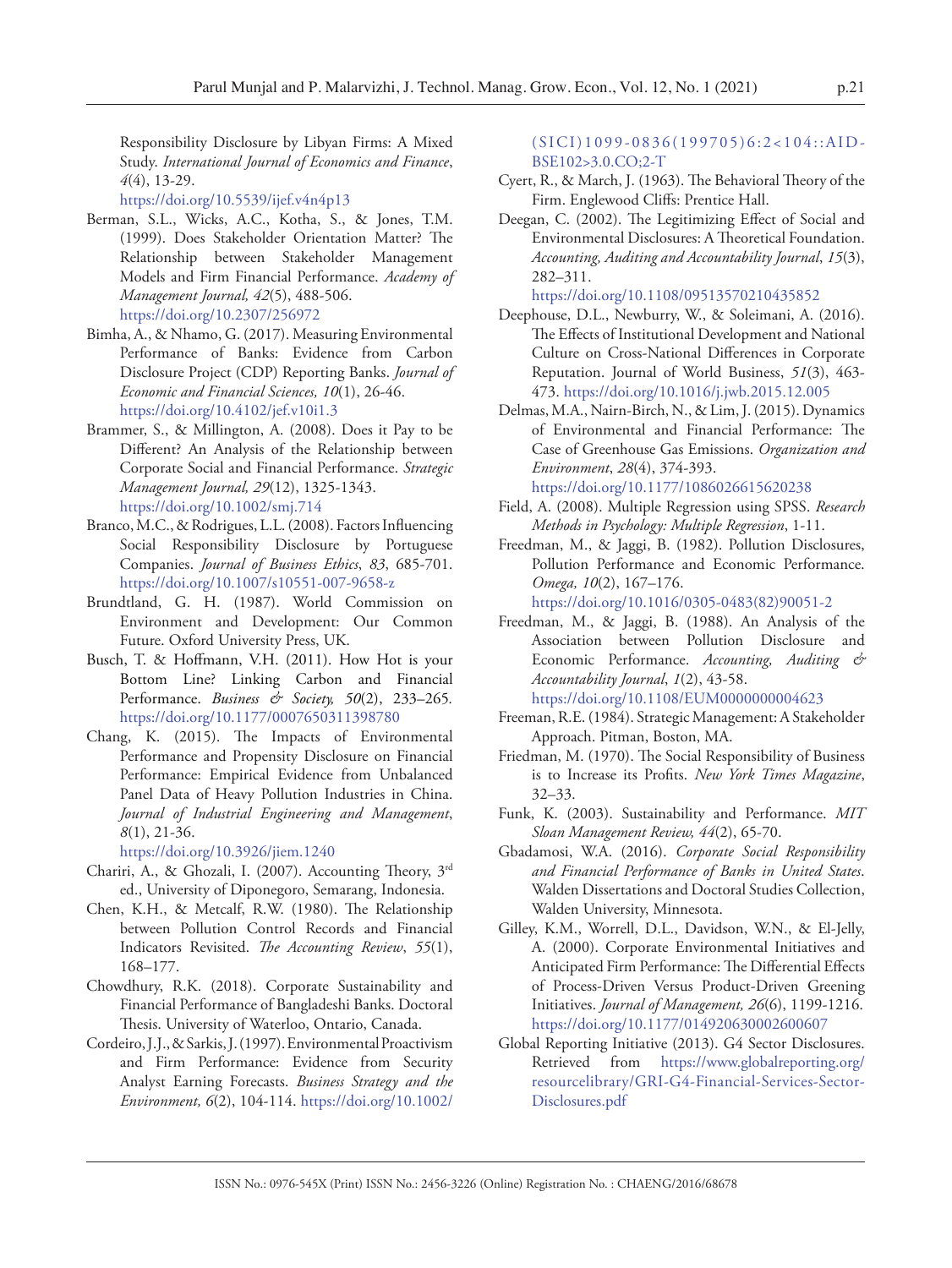- Goldstein, D., Hilliard, R., & Parker, V. (2011). Environmental Performance and Practice across Sectors: Methodology and Preliminary Results. *Journal of Cleaner Production, 19*(9-10), 946-957. <https://doi.org/10.1016/j.jclepro.2010.12.012>
- Grimmer, M., & Bingham, T. (2013). Company Environmental Performance and Consumer Purchase Intentions. *Journal of Business Research*, *66*(10), 1945– 1953.
- <https://doi.org/10.1016/j.jbusres.2013.02.017> Hackman, J.R. (1980). Work Redesign and Motivation. *Professional Psychology*, *11*(3), 445-455. <https://doi.org/10.1037/0735-7028.11.3.445>
- Haninun, H., Lindrianasari, L., & Denziana, A. (2018). The Effect of Environmental Performance and Disclosure on Financial Performance. *International Journal of Trade and Global Markets*, *11*(1/2), 138-148. <https://doi.org/10.1504/IJTGM.2018.092471>
- Hart, S.L., & Ahuja, G. (1996). Does it Pay to be Green? An Empirical Examination of the Relationship between Emission Reduction and Firm Performance. *Business Strategy and the Environment, 5*(1), 30-37. [https://doi.org/10.1002/\(SICI\)1099-](https://doi.org/10.1002/(SICI)1099-0836(199603)5:1%3C30::AID-BSE38%3E3.0.CO;2-Q) [0836\(199603\)5:1<30::AID-BSE38>3.0.CO;2-Q](https://doi.org/10.1002/(SICI)1099-0836(199603)5:1%3C30::AID-BSE38%3E3.0.CO;2-Q)
- Hillman, A.J., & Keim, G.D. (2001). Shareholder Value, Stakeholder Management, and Social Issues: What's the Bottom Line? *Strategic Management Journal, 22*(2), 125-139. [https://doi.org/10.1002/1097-](https://doi.org/10.1002/1097-0266(200101)22:2%3C125::AID-SMJ150%3E3.0.CO;2-H) [0266\(200101\)22:2<125::AID-SMJ150>3.0.CO;2-H](https://doi.org/10.1002/1097-0266(200101)22:2%3C125::AID-SMJ150%3E3.0.CO;2-H)
- Horvathova, E. (2010). Does Environmental Performance affect Financial Performance? A Meta-Analysis. *Ecological Economics, 70*(1), 52–59. <https://doi.org/10.1016/j.ecolecon.2010.04.004>
- Hull, C.E., & Rothenberg, S. (2008). Firm Performance: The Interactions of Corporate Social Performance with Innovation and Industry Differentiation. *Strategic Management Journal*, *29*(7), 781-789. <https://doi.org/10.1002/smj.675>
- IPCC (2014). Climate Change 2014: Synthesis Report. Contribution of Working Groups I, II and III to the Fifth Assessment Report of the Intergovernmental Panel on Climate Change. Geneva: IPCC.
- Jaikumar, G., Karpagam, M., & Thiyagarajan, S. (2013). Factors Influencing Corporate Environmental Performance in India. *Indian Journal of Corporate Governance*, *6*(1), 1-17. <https://doi.org/10.1177/0974686220130101>
- Jain, P., Vyas, V., & Chalasani, D.P.S. (2016). Corporate Social Responsibility and Financial Performance in SMEs: A Structural Equation Modelling Approach. *Global Business Review*, *17*(3), 630-653. <https://doi.org/10.1177/0972150916630827>
- Kayri, M. (2010). The Analysis of Internet Addiction Scale using Multivariate Adaptive Regression Splines. *Iran Journal of Public Health*, *39*(4), 51-63.
- King, A.A., & Lenox, M.J. (2001). Does it Really Pay to be Green? An Empirical Study of Firm Environmental and Financial Performance. *Journal of Industrial Ecology, 5*(1), 105-116.

<https://doi.org/10.1162/108819801753358526>

- Klossner, D. (2014). Factors that Influence Firms' Environmental Performance: An Examination of Large Companies. Doctoral Thesis. Weatherhead School of Management. Case Western Reserve University, Ohio, United States.
- Konar, S., & Cohen, R.A. (2001). Does the Market Value Environmental Performance? *Review of Economics and Statistics, 83*(2), 281-289.

<https://doi.org/10.1162/00346530151143815>

- Laskar, N., Chakraborty, T.K., & Maji, S.G. (2017). Corporate Sustainability Performance and Financial Performance: Empirical Evidence from Japan and India. *Management and Labour Studies*, *42*(2), 1-19. <https://doi.org/10.1177/0258042X17707659>
- Lin, C.-S., Chang, R.-Y., & Dang, V.T. (2015). An Integrated Model to Explain how Corporate Social Responsibility Affects Corporate Financial Performance. *Sustainability*, *7*(7), 8292-8311. <https://doi.org/10.3390/su7078292>
- Lioui, A., & Sharma, Z. (2012). Environmental Corporate Social Responsibility and Financial Performance: Disentangling Direct and Indirect Effects. *Ecological Economics*, *78*, 100-111. <https://doi.org/10.1016/j.ecolecon.2012.04.004>
- Makni, R., Francoeur, C., & Bellavance, F. (2009). Causality between Corporate Social Performance and Financial Performance: Evidence from Canadian Firms. *Journal of Business Ethics, 89*(3), 409-422. <https://doi.org/10.1007/s10551-008-0007-7>
- Malarvizhi, P., & Matta, R. (2016). Link between Corporate Environmental Disclosure and Firm Performance– Perception or Reality. Review of Integrative Business and Economics Research, *5*(3), 1-34.
- Manrique, S., & Marti-Ballester, C.-P. (2017). Analyzing the Effect of Corporate Environmental Performance on Corporate Financial Performance in Developed and Developing Countries. *Sustainability*, *9*(11), 1-30. <https://doi.org/10.3390/su9111957>
- Maqbool, S., & Zameer, M.N. (2018). Corporate Social Responsibility and Financial Performance: An Empirical Analysis of Indian Banks. *Future Business Journal*, *4*(1), 84-93.

<https://doi.org/10.1016/j.fbj.2017.12.002>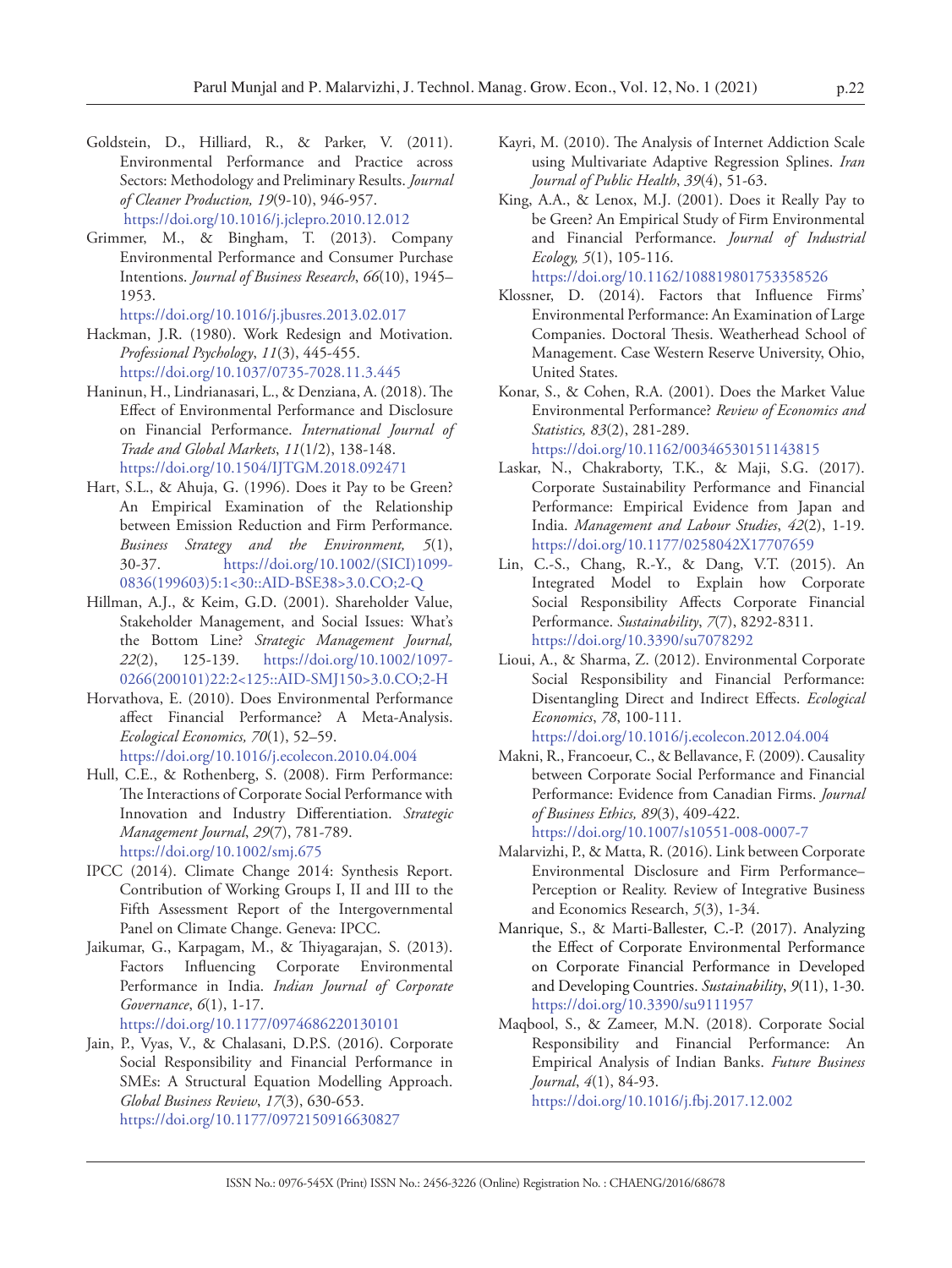- McGuire, J.B., Sundgren, A., & Schneeweis, T. (1988). Corporate Social Responsibility and Firm Financial Performance. *Academy of Management Journal, 31*(4), 854-872.<https://doi.org/10.5465/256342>
- Muhammad, N., Scrimgeour, F., Reddy, K., & Abidin, S. (2015). The Relationship between Environmental Performance and Financial Performance in Periods of Growth and Contraction: Evidence from Australian Publicly Listed Companies. *Journal of Cleaner Production*, *102*, 324-332. <https://doi.org/10.1016/j.jclepro.2015.04.039>
- Munoz, R. M., Pablo, J. D. S. & Pena, I. (2015). Linking Corporate Social Responsibility and Financial Performance in Spanish Firms. European Journal of International Management, *9*(3), 368-383. <https://doi.org/10.1504/EJIM.2015.069133>
- Nag, T., & Bhattacharyya, A.K. (2016). Corporate Social Responsibility Reporting in India: Exploring Linkages with Firm Performance. Global Business Review, *17*(6), 1427–1440. <https://doi.org/10.1177/0972150916653032>
- Naila, D.L. (2013). The Effect of Environmental Regulations on Financial Performance in Tanzania: A Survey of Manufacturing Companies Quoted on the Dar Es Salaam Stock Exchange. *International Journal of Economics and Financial Issues*, *3*(1), 99-112.
- Nakao, Y., Amano, A., Matsumura, K., Genba, K., & Nakano, M. (2007). Relationship between Environmental Performance and Financial Performance: An Empirical Analysis of Japanese Corporations. *Business Strategy and the Environment, 16*(2), 106-118. <https://doi.org/10.1002/bse.476>
- O'Brien, R.M. (2007). A Caution Regarding Rules of Thumb for Variance Inflation Factors. *Quality & Quantity*, *41*, 673-690. <https://doi.org/10.1007/s11135-006-9018-6>
- Palepu, K.G., Healy, P.M., Bernard, V.L., Wright, S., Bradbury, M., & Lee, P. (2010). Business Analysis & Valuation: Using Financial Statements. (4th ed.). Mason: South-Western Cengage Learning.
- Pallant, J. (2007). SPSS Survival Manual*.* 2nd ed., McGraw Hill, Maiderhead, Berkshire.
- Palmer, K., Oates, W.E., & Portey, P.R. (1995). Tightening Environmental Standards: The Benefit Cost or the No-Cost Paradigm?. *Journal of Economic Perspectives*, *9*(4), 119–132.

<https://doi.org/10.1257/jep.9.4.119>

Preston, L.E., & O'Bannon, D.P. (1997). The Corporate Social-Financial Performance Relationship. *Business & Society, 36*(4), 419–429. [https://doi.](https://doi.org/10.1177/000765039703600406) [org/10.1177/000765039703600406](https://doi.org/10.1177/000765039703600406)

- Rajput, N., Arora, S., & Khanna, A. (2013). An Empirical Study of Impact of Environmental Performance on Financial Performance in Indian Banking Sector. *International Journal of Business and Management Invention*, *2*(9), 19-24.
- Rowley, T., & Berman, S. (2000). A Brand New Brand of Corporate Social Performance. *Business & Society, 39*(4), 397-418.

<https://doi.org/10.1177/000765030003900404>

Roy, S.S., & Mitra, S. (2015). Corporate Triple Bottom Line Reporting: An Empirical Study on the Indian Listed Power Companies. *SDMIMD Journal of Management*, *6*(2), 33-45.

<https://doi.org/10.18311/sdmimd/2015/2657>

Russo, M.V., & Fouts, P.A. (1997). A Resource-Based Perspective on Corporate Environmental Performance and Profitability. *Academy of Management Journal, 40*(3), 534-559.

<https://doi.org/10.2307/257052>

Saeidi, S.P., Sofain, S., Saeidi, P., Saeidi, S.P., & Saaeidi, S.A. (2015). How Does Corporate Social Responsibility Contribute to Firm Financial Performance? The Mediating Role of Competitive Advantage, Reputation, and Customer Satisfaction. *Journal of Business Research*, *68*(2), 341-350.

<https://doi.org/10.1016/j.jbusres.2014.06.024>

- Sandaruwan, H.M.T.G.C., & Ajward, R. (2018). The Relationship between Corporate Social Responsibility and Financial Performance: The Effect of Easy Access to Capital and Managerial Ownership. *Sri Lankan Journal of Management*, *22*(2), 74-105.
- Sarumpaet, S. (2005). The Relationship between Environmental Performance and Financial Performance of Indonesian Companies. *Indonesian Journal of Accounting and Finance*, *7*(2), 89-98.
- Sharma, S., & Vredenburg, H. (1998). Proactive Corporate Environmental Strategy and the Development of Competitively Valuable Organizational Capabilities. *Strategic Management Journal*, *19*(8), 729-753. [https://doi.org/10.1002/\(SICI\)1097-](https://doi.org/10.1002/(SICI)1097-0266(199808)19:8%3C729::AID-SMJ967%3E3.0.CO;2-4) [0266\(199808\)19:8<729::AID-SMJ967>3.0.CO;2-4](https://doi.org/10.1002/(SICI)1097-0266(199808)19:8%3C729::AID-SMJ967%3E3.0.CO;2-4)
- Singal, M. (2013). The Link between Firm Financial Performance and Investment in Sustainability Initiatives. *Cornell Hospitality Quarterly*, *55*(1), 19-30. <https://doi.org/10.1177/1938965513505700>
- Stanwick, P.A., & Stanwick, S.A. (1998). The Relationship between Corporate Social Performance, and Organizational Size, Financial Performance, and Environmental Performance: An Empirical Examination. *Journal of Business Ethics, 17*, 195-204. <https://doi.org/10.1023/A:1005784421547>